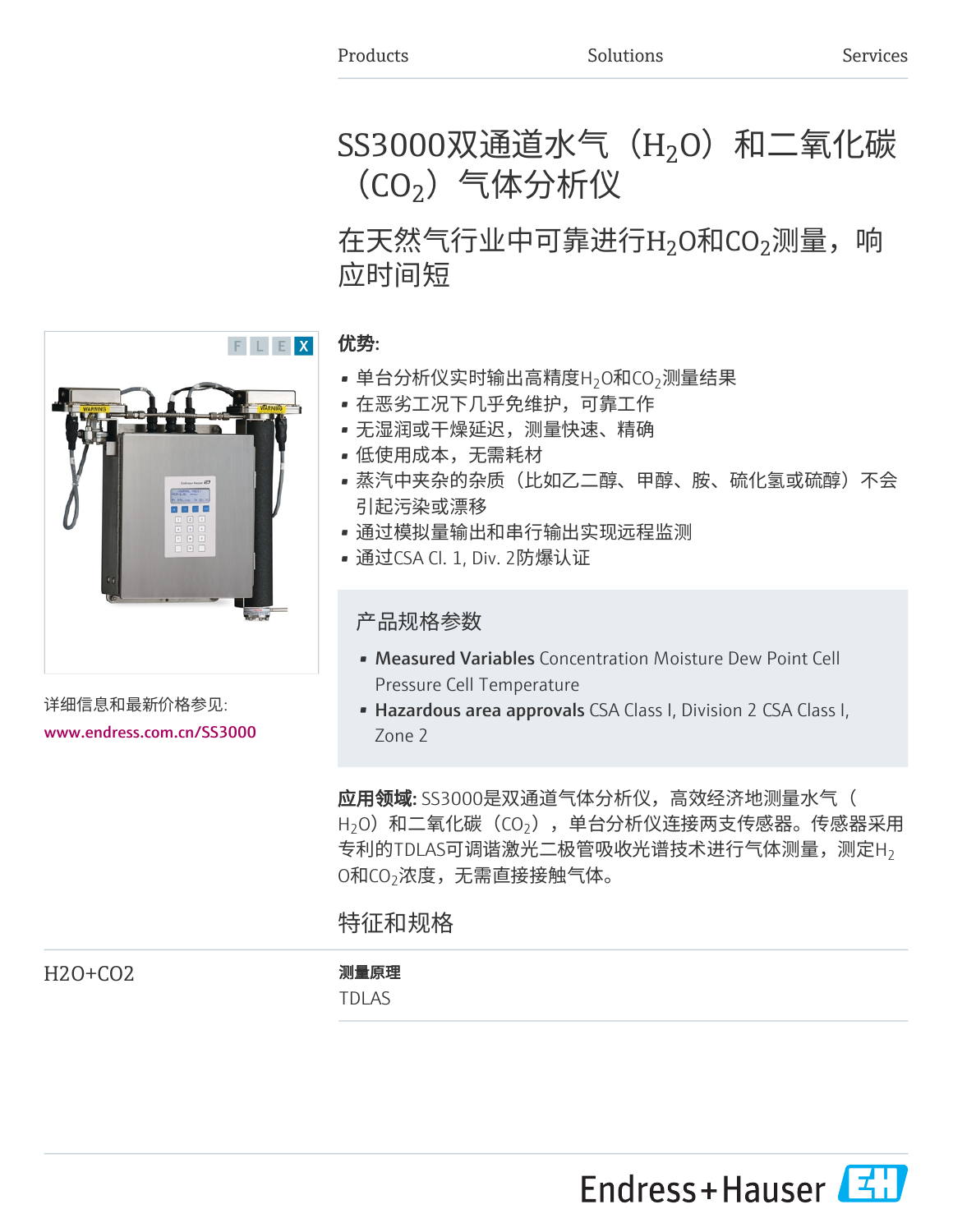# H2O+CO2 Product Headline

Dual channel gas analyzer for moisture (H2O) and carbon dioxide (CO2). The sensor measures gas using Tunable Laser Diode Absorption Spectroscopy (TDLAS) to determine the concentration of the gas without coming into physical contact with the stream.

#### Channels

 $\overline{\phantom{0}}$ 

# Analyte and Measurement ranges

H2O (Moisture): 0-100 to 0-5000 ppmv CO2 (Carbon Dioxide): 0-5% to 0-50%

# Measured Variables

Concentration Moisture Dew Point Cell Pressure Cell Temperature

### Ambient Temperature range

-20 to 50°C (-4 to 122°F) Optional: -10 to 60°C (14 to 140°F)

# Operating Pressure range

Inlet Pressure: 140-350 kPa (20-50 psig) Sample Cell: 700-1400 mbara

#### Analyzer Wetted materials

316L Stainless Steel FKM O-Rings Glass

# Power supply

100-240 VAC, 50-60 Hz OR 9-16 VDC or 18-32 VDC - optional 1 Amp maximum @ 120 VAC 1.6 Amps @ 24 VDC, 3.2 Amps @ 12 VDC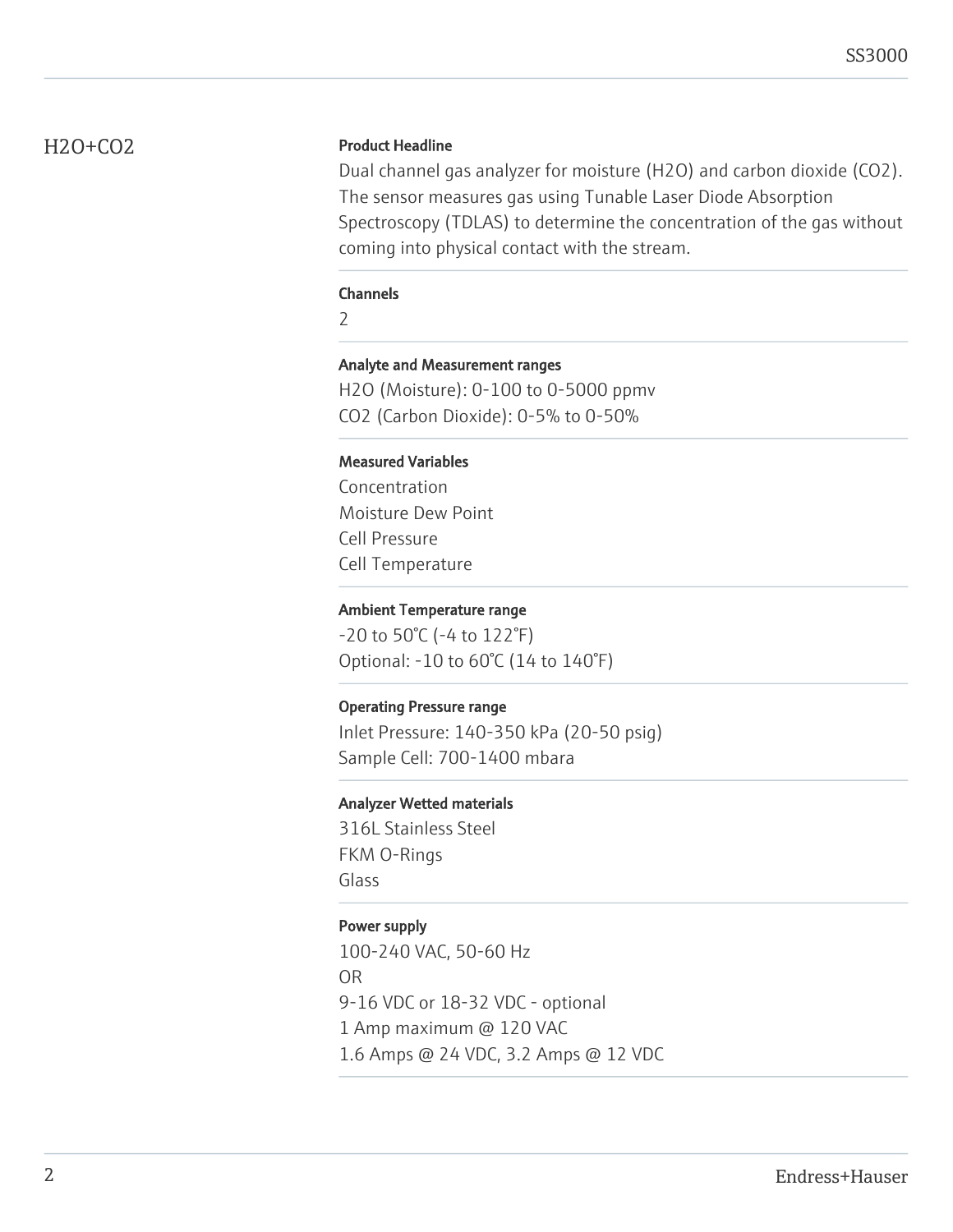# H2O+CO2

# **Communication**

Analog Output: 1 or 2 4-20mA Isolated, 1200 ohms @ 24 VDC max load Serial: RS232C Protocol: Modbus Gould RTU or Daniel RTU or ASCII Alarms: Four General Fault and Concentration Alarms via Modbus and Analog Output(s)

# Housing materials

Electronics: 304 Stainless Steel Sample System Panel: Anodized aluminum

# Hazardous area approvals

CSA Class I, Division 2 CSA Class I, Zone 2

# Degree of protection

Type 3R

H2O+H2O 测量原理

TDLAS

# Product Headline

Dual channel gas analyzer for two moisture (H2O) channels. The sensor measures gas using Tunable Laser Diode Absorption Spectroscopy (TDLAS) to determine the concentration of the gas without coming into physical contact with the stream.

# Channels

 $\overline{\phantom{a}}$ 

# Analyte and Measurement ranges

H2O (Moisture): 0-100 to 0-5000 ppmv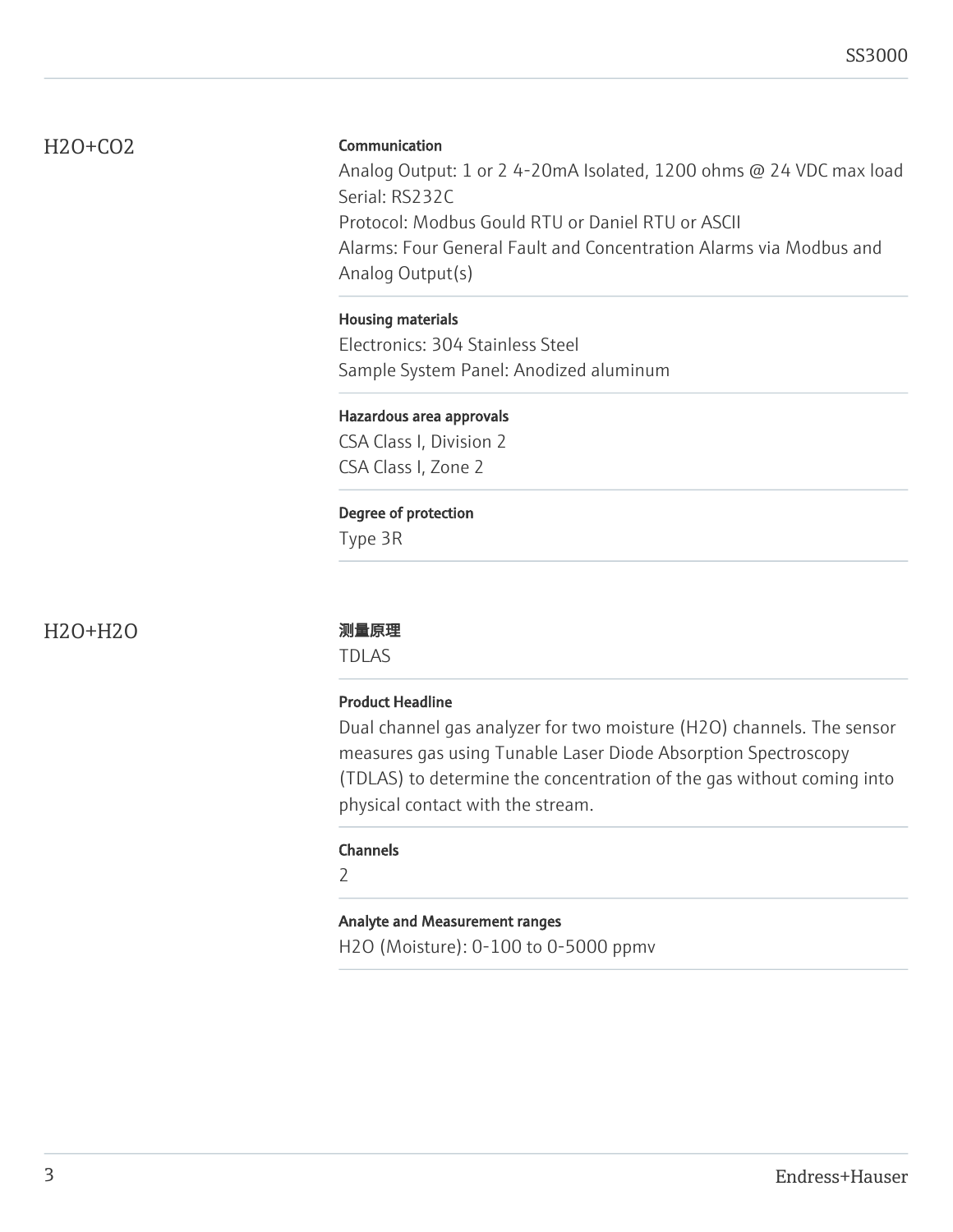# H2O+H2O

# Measured Variables

Concentration Moisture Dew Point Cell Pressure Cell Temperature

# Ambient Temperature range

-20 to 50°C (-4 to 122°F) Optional: -10 to 60°C (14 to 140°F)

### Operating Pressure range

Inlet Pressure: 140-350 kPa (20-50 psig) Sample Cell: 700-1400 mbara

### Analyzer Wetted materials

316L Stainless Steel FKM O-Rings Glass

# Power supply

100-240 VAC, 50-60 Hz OR 9-16 VDC or 18-32 VDC - optional 1 Amp maximum @ 120 VAC 1.6 Amps @ 24 VDC, 3.2 Amps @ 12 VDC

# Communication

Analog Output: 1 or 2 4-20mA Isolated, 1200 ohms @ 24 VDC max load Serial: RS232C Protocol: Modbus Gould RTU or Daniel RTU or ASCII Alarms: Four General Fault and Concentration Alarms via Modbus and Analog Output(s)

#### Housing materials

Electronics: 304 Stainless Steel Sample System Panel: Anodized aluminum